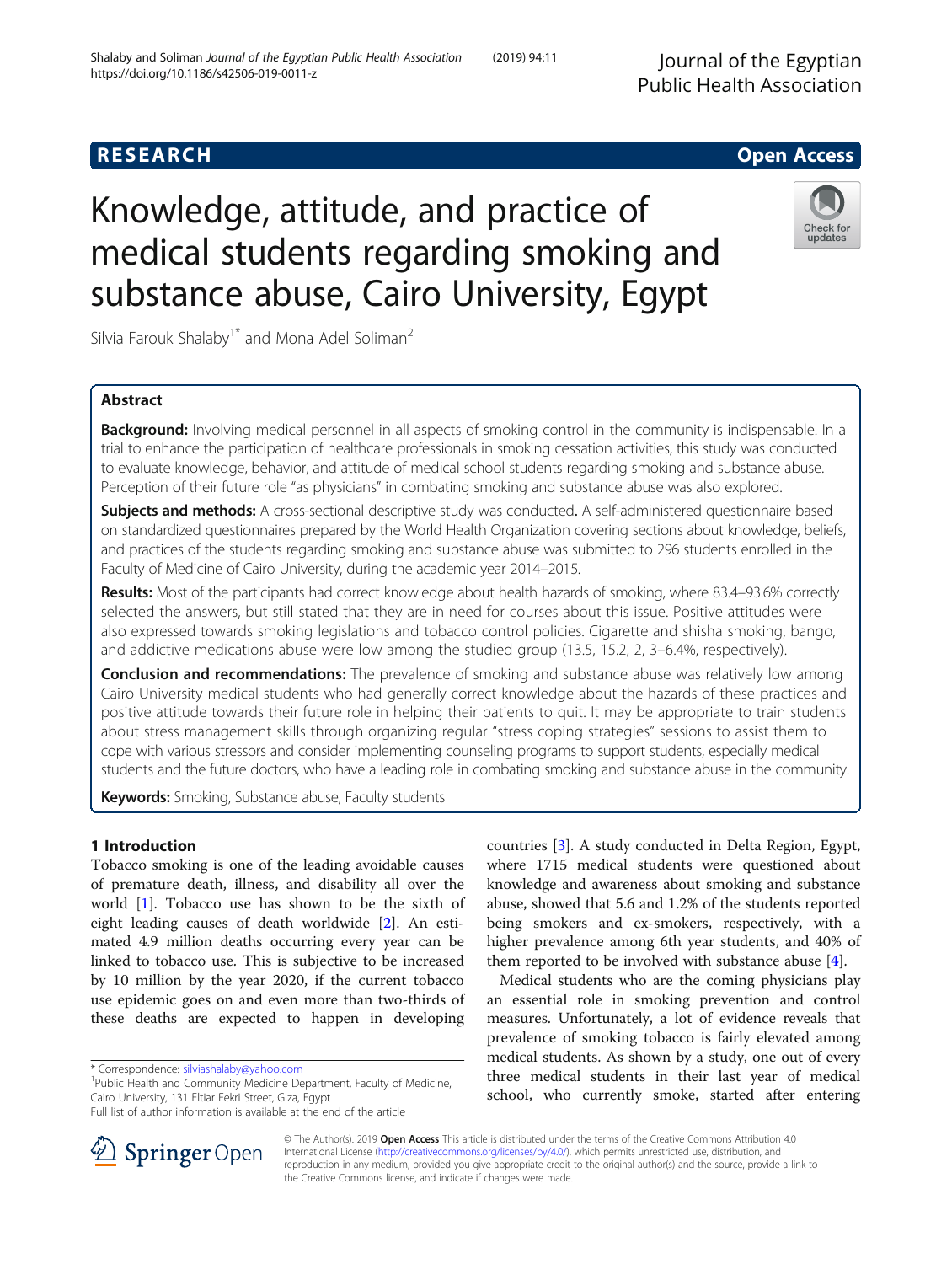medical school. The smoking habits of medical students are subject to the same phenomena that affect those of the general population of this age group [\[5](#page-8-0)].

Experts have suggested that undergraduates at medical schools have to be armored with information and skills to enhance smoking quitting behaviors among their patients in the future [[6](#page-8-0)–[8\]](#page-8-0). A study conducted in Australia reported that although progress has been made to address the teaching of tobacco in medical schools worldwide, there is a great deal more effort required so that education on tobacco becomes an ongoing part of medical curricula. [[9\]](#page-8-0).

Physicians are generally viewed as individuals from whom advice on smoking would be most accepted by both smokers and non-smokers. There is an urgent requirement to reduce this harmful habit through more comprehensive public health initiatives, provision of support for cessation among health professionals who smoke, and providing them with training to allow them to be able to help their patients with cessation. [[10\]](#page-8-0).

Thus, among the strategies to reduce smoking-related morbidity and mortality is to promote the involvement of health professionals in tobacco-use prevention and quitting counseling [[11\]](#page-8-0). Medical personnel who smoke are more likely to reveal attitudes that render them away from providing their patients with antismoking advice [[12](#page-8-0)].

Drug abuse has social, physical, psychological, and economic serious impacts that in addition to personal damage, it imposes heavy costs on individuals, families, and society [\[13](#page-8-0)], implying a great need for health professionals to identify and treat substance abusing or addiction. The role of hospitals and other medical institutions is crucial in promoting healthy behavior in the community. Health professionals themselves play a particularly important role in tobacco control [[14\]](#page-8-0).

This study aimed to explore knowledge, attitude, and behavior of medical students in Cairo University about smoking and substance abuse.

#### 2 Participants and methods

A cross-sectional study was conducted among 269 students enrolled in the Faculty of Medicine of Cairo University during the academic year 2014–2015. The sample size was calculated to be 273 according to the statistical website "Raosoft" based on the following parameters: 5% margin of error, 95% level of confidence, and 62% of the students' perspectives towards physicians' training to be able to help smokers to quit [[15](#page-8-0)]. An additional 20% was added to compensate for the possible nonresponse; hence, the sample size is 328. They were selected using a cluster sampling technique from the hospital rounds. Non-response rate is 9.8%.

A self-administered questionnaire in English was developed after studying the current literature and was

based on guidelines and standardized questionnaires prepared by the World Health Organization (WHO) [[16\]](#page-8-0). The questionnaire contained questions covering knowledge and attitude about smoking and substance abuse and also data about current and future smoking status and drug abuse. Knowledge and attitudes about the responsibilities of health sector workers in this matter were also inquired.

The questionnaire included as well information about students' smoking and drug abuse practices (in the study, the prevalence of cigarette smoking is a lifetime use prevalence of cigarette smoking (i.e., those who ever smoked)).

Nicotine dependence was calculated according to the Fagerstrom Test for Nicotine Dependence. The test comprises of six items including how frequent the person smokes in the morning and how earlier he smokes after waking up, number of cigarettes per day, difficulty to refrain from smoking in places where forbidden or despite being ill, and the cigarette that the smoker hate most to give up.

The higher the number of cigarettes per day or in the morning, the earlier the first cigarette after waking up and the more the attachment of the smoker to cigarettes in the morning or in spite of opposing conditions; the higher is the plasma levels of nicotine and cotinine—the major metabolite of nicotine, the more is the withdrawal symptoms and the patient's nicotine dependence.

The score ranges from 0 to 10, and scoring was done according to the following scale  $[17]$  $[17]$ : 1–2 means very low dependence, 3 means low dependence, 4 means moderate dependence, and 5+ means high dependence.

#### 2.1 Statistical analysis

Data was coded, entered, and analyzed using the Statistical Package for Social Sciences (SPSS), version18 (released in 2009, PASW Statistics for Windows, Version 18.0, SPSS Inc., Chicago). Descriptive analyses were done to summarize information by calculating the number and percent for categorical variables, whereas the mean and standard deviation (SD) was calculated for continuous variables.

#### 3 Results

Nearly equal percentage of male and female participants shared in the study (44.6% males versus 56.4% females), with mean age of 23.5 years.

Table [1](#page-2-0) shows knowledge of students regarding health hazards of smoking and addictive effect of different substances. The majority of the participants (80.1–98%) correctly identified the health hazards of smoking. Regarding the harms of hook smoking (shisha smoking) versus harms of cigarette smoking, the majority of the participants (83.1%) stated that it is not less harmful.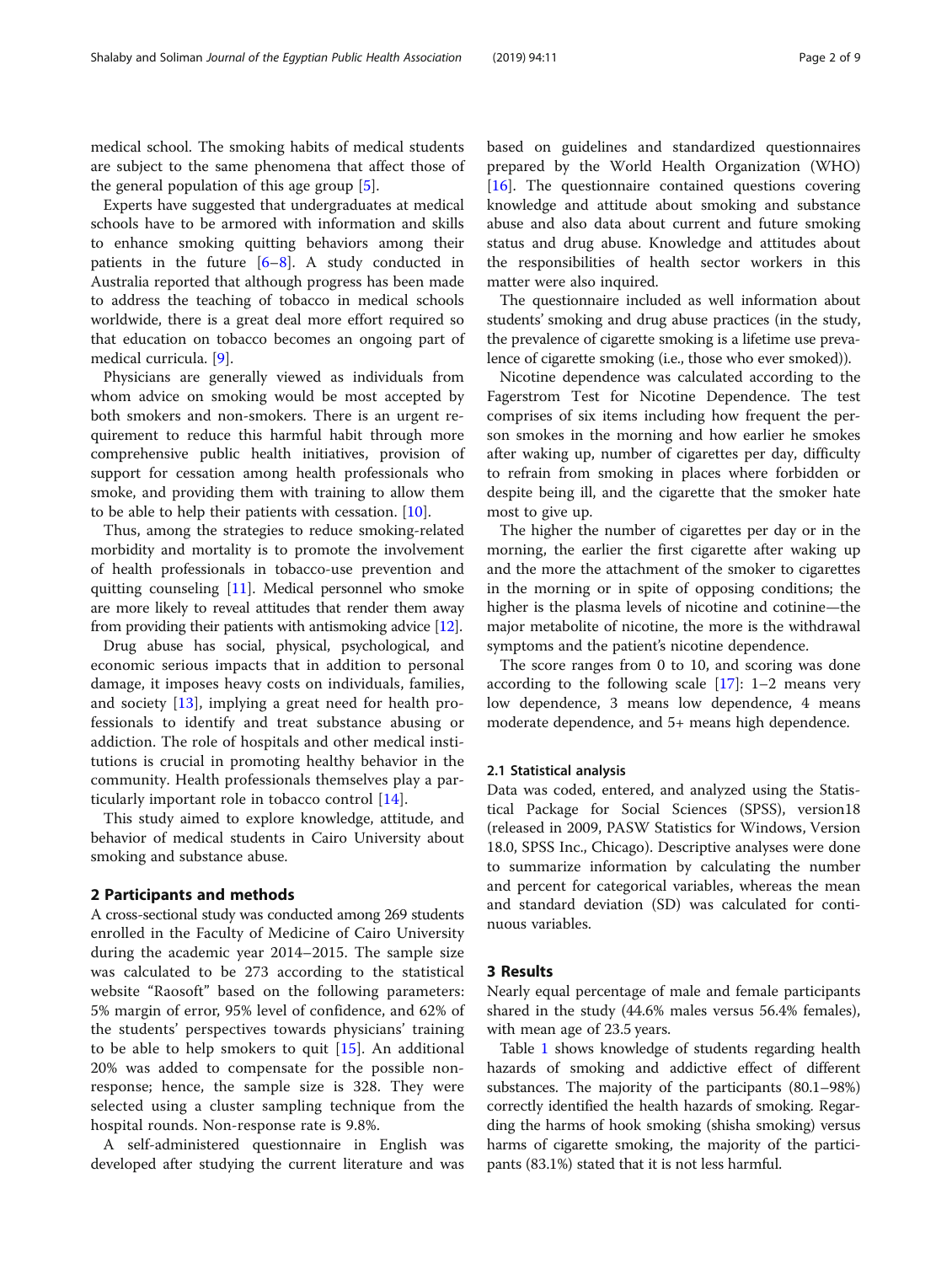As for addictive substances, about 85–92% stated that bango, codeine, and tramadol have an addictive effect, while only 59.1–69.6% of the participants identified tobacco, Xanax, and valium as addictive substances.

Regarding the participant's attitude towards the effect of smoking, as shown in Table [2,](#page-3-0) 82.5% of the study participants who have ever smoked believe that smoking is harmful to health. Also about 70 to 87% of the study participants disagreed and strongly disagreed about any assumed benefits for smoking. Regarding the causes of non-smoking or quitting smoking, the main causes were health protection and self-discipline followed by other causes such as causing no harm to their families, setting an example for their patients and society, or saving money.

As for smoking banning legislations, about 80–96% of the participants agreed and strongly agreed about lobbying for different legislations, restrictions, and quitting programs to limit smoking including banning of smoking advertisements. Also, they agreed that smoking-free hospitals provide better quality of healthcare.

The attitudes of students regarding the role of physicians in combating smoking and the sufficiency of their knowledge regarding antismoking activities are shown in

Table [3](#page-3-0). Positive attitudes of students about their exemplary role in combating smoking were high; upon asking the participants about the activities they believe they should share in as a part of their vocational responsibility, about 92.2% stated that they ought to persuade their patients in every possible opportunity to quit smoking.

Despite that, about three-quarters of the respondents believed that they have sufficient information to persuade patients to stop smoking, yet more than 90% of them agreed that physicians should receive special training courses to be able to help smokers to quit smoking.

Table [4](#page-4-0) shows the patterns and frequency of smoking among participants: The percent of study participants who have ever smoked cigarette was 13.5%. Out of the 40 smokers, 30 were males and 10 were females. The mean age for starting smoking was 18.1 years old  $(SD \pm 3.1)$ . About two-thirds of the smokers stated that they have started smoking after being enrolled at the Faculty of Medicine. When asked about their willingness to quit smoking, 67.5% stated that they want to stop smoking while 75% of them said they had previous serious attempts to stop smoking.

<span id="page-2-0"></span>

| Table 1 Knowledge of students regarding health hazards of tobacco smoking and addictive effect of different substances, Cairo |  |  |  |
|-------------------------------------------------------------------------------------------------------------------------------|--|--|--|
| University, academic year 2014–2015                                                                                           |  |  |  |

|                                                        | Correct        |      | Incorrect      |      | I do not know  |      |  |
|--------------------------------------------------------|----------------|------|----------------|------|----------------|------|--|
|                                                        | $\overline{N}$ | $\%$ | $\mathcal N$   | $\%$ | $\mathcal N$   | %    |  |
| Tobacco smoking health hazards                         |                |      |                |      |                |      |  |
| Bladder cancer                                         | 247            | 83.4 | 17             | 5.7  | 32             | 10.8 |  |
| Coronary artery disease                                | 290            | 98.0 | $\overline{2}$ | 0.7  | $\overline{4}$ | 1.4  |  |
| Lung cancer                                            | 290            | 98.0 | $\overline{2}$ | 0.7  | $\overline{4}$ | 1.4  |  |
| Chronic bronchitis                                     | 281            | 95.0 | 9              | 3.0  | 6              | 2.0  |  |
| Sexual dysfunction                                     | 265            | 89.5 | 10             | 3.4  | 21             | 7.1  |  |
| Oral cancer                                            | 281            | 95.0 | 8              | 2.6  | 7              | 2.4  |  |
| Emphysema                                              | 270            | 91.2 | 14             | 4.7  | 12             | 4.1  |  |
| Laryngeal cancer                                       | 284            | 95.9 | $\overline{4}$ | 1.4  | 8              | 2.7  |  |
| Peripheral vascular disease                            | 273            | 92.2 | 10             | 3.4  | 13             | 4.4  |  |
| Leukoplakia                                            | 237            | 80.1 | 15             | 5.0  | 44             | 14.9 |  |
| Neonatal mortality                                     | 261            | 88.1 | 12             | 4.1  | 23             | 7.8  |  |
| Cerebrovascular disease                                | 277            | 93.6 | 6              | 2.0  | 13             | 4.4  |  |
| Shisha smoking harm in comparison to cigarette smoking |                |      |                |      |                |      |  |
| Is shisha smoking less harmful than cigarette smoking? | 246            | 83.1 | 39             | 13.2 | 11             | 3.7  |  |
| Addiction causation by addictive substances            |                |      |                |      |                |      |  |
| Tobacco smoking                                        | 205            | 69.2 | 78             | 26.4 | 13             | 4.4  |  |
| Bango                                                  | 252            | 85.1 | 34             | 11.5 | 10             | 3.4  |  |
| Codeine                                                | 272            | 91.9 | 11             | 3.7  | 13             | 4.4  |  |
| Xanax                                                  | 175            | 59.1 | 21             | 7.1  | 100            | 33.8 |  |
| Valium                                                 | 206            | 69.6 | 41             | 13.8 | 49             | 16.6 |  |
| Tramadol (Tramal)                                      | 272            | 91.9 | 12             | 4.1  | 12             | 4.1  |  |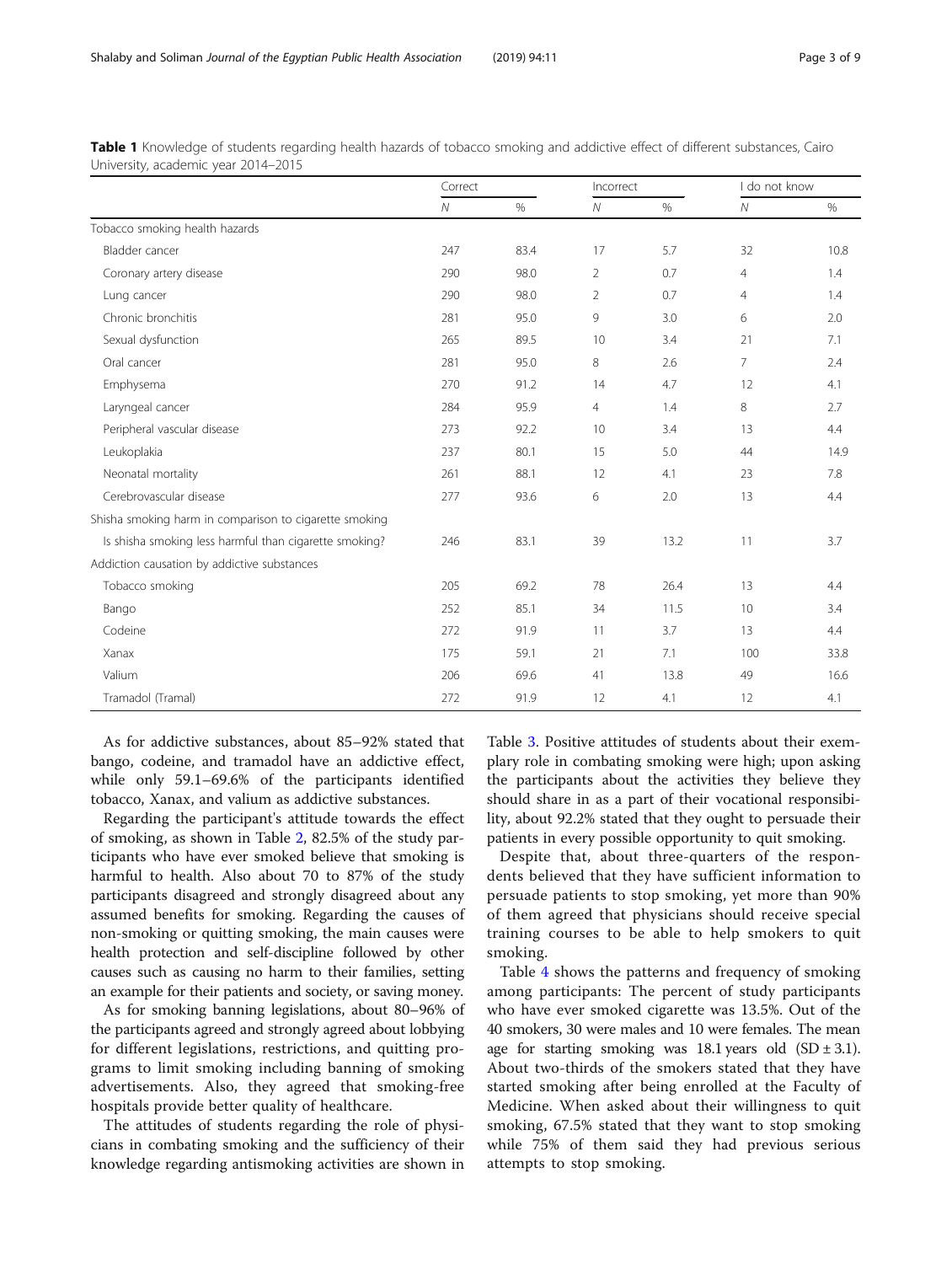| Attitude                                                                            |                | Strongly agree |                | Agree |              | Disagree |                | Strongly disagree |  |
|-------------------------------------------------------------------------------------|----------------|----------------|----------------|-------|--------------|----------|----------------|-------------------|--|
|                                                                                     |                | %              | N              | $\%$  | $\mathcal N$ | $\%$     | $\mathcal N$   | %                 |  |
| Smoking is harmful                                                                  | 30             | 75             | $\overline{3}$ | 7.5   | 6            | 15       | $\mathbf{1}$   | 2.5               |  |
| Assumed benefits of smoking                                                         |                |                |                |       |              |          |                |                   |  |
| Relief stress                                                                       | 25             | 8.4            | 65             | 22.0  | 109          | 36.8     | 97             | 32.8              |  |
| Give self-confidence                                                                | 11             | 3.7            | 46             | 15.5  | 108          | 36.5     | 131            | 44.3              |  |
| Increase concentration                                                              | 13             | 4.4            | 51             | 17.2  | 111          | 37.5     | 121            | 40.9              |  |
| Social benefits                                                                     | $\overline{7}$ | 2.4            | 32             | 10.8  | 92           | 31.1     | 165            | 55.7              |  |
| Causes of non-smoking                                                               |                |                |                |       |              |          |                |                   |  |
| Health protection                                                                   | 206            | 82.1           | 39             | 15.5  | 2            | 0.8      | $\overline{4}$ | 1.6               |  |
| Self-discipline                                                                     | 177            | 70.5           | 61             | 24.3  | 6            | 2.4      | 7              | 2.8               |  |
| Symptoms related to smoking                                                         | 157            | 62.5           | 67             | 26.7  | 18           | 7.2      | 9              | 3.6               |  |
| Avoid discomfort to others                                                          | 144            | 57.4           | 74             | 29.5  | 24           | 9.6      | 9              | 3.6               |  |
| To save money                                                                       | 128            | 51.0           | 69             | 27.5  | 40           | 15.9     | 14             | 5.6               |  |
| Example for children                                                                | 147            | 58.6           | 71             | 28.3  | 20           | 8.0      | 13             | 5.2               |  |
| Example for patients                                                                | 148            | 59.0           | 67             | 26.7  | 22           | 8.8      | 14             | 5.6               |  |
| Example socially                                                                    | 148            | 59.0           | 69             | 27.5  | 22           | 8.8      | 12             | 4.8               |  |
| Not to harm the family                                                              | 157            | 62.5           | 58             | 23.1  | 23           | 9.2      | 13             | 5.2               |  |
| Pressure from colleagues                                                            | 89             | 35.5           | 46             | 18.3  | 78           | 31.1     | 38             | 15.1              |  |
| Example to health workers                                                           | 129            | 51.4           | 62             | 24.7  | 40           | 15.9     | 20             | 8.0               |  |
| Pressure from the family                                                            | 94             | 37.5           | 47             | 18.7  | 74           | 29.5     | 36             | 14.3              |  |
| Legislations for banning smoking                                                    |                |                |                |       |              |          |                |                   |  |
| Smoking in closed public places should be prohibited or restricted to certain area. | 212            | 71.6           | 68             | 23.0  | 9            | 3.0      | 7              | 2.4               |  |
| The selling price of tobacco products should increase sharply.                      | 162            | 54.7           | 74             | 25.0  | 40           | 13.5     | 20             | 6.8               |  |
| Smoking in hospitals should be restricted to special smoking areas.                 | 182            | 61.4           | 65             | 22.0  | 26           | 8.8      | 23             | 7.8               |  |
| Smoking in hospitals should be totally banned.                                      | 213            | 72.0           | 54             | 18.2  | 21           | 7.1      | 8              | 2.7               |  |
| Smoking-free hospitals provides better quality health services.                     | 191            | 64.5           | 59             | 19.9  | 24           | 8.1      | 22             | 7.4               |  |
| There should be programs to help healthcare workers to quit.                        | 187            | 63.2           | 96             | 32.4  | 6            | 2.0      | 7              | 2.4               |  |
| The faculty should adopt programs that help medical students to quit smoking.       | 189            | 63.8           | 87             | 29.4  | 15           | 5.1      | 5              | 1.7               |  |
| Smoking of doctors could affect the behavior of others.                             | 173            | 58.4           | 99             | 33.4  | 18           | 6.2      | 6              | 2.0               |  |
| Smoking in movies and series should be restricted.                                  | 151            | 51.0           | 93             | 31.4  | 39           | 13.2     | 13             | 4.4               |  |

<span id="page-3-0"></span>Table 2 Attitudes of students regarding the effect of smoking, causes of non-smoking, and legislations for banning it, Cairo University, academic year 2014–2015

Table 3 Attitudes of students regarding the role of physicians in combating smoking and the sufficiency of their knowledge regarding antismoking activities, Cairo University, academic year 2014–2015

| Attitude                                                                                                    | Strongly<br>agree |      |                   | Agree       |                   | Disagree   | Strongly<br>disagree |      |
|-------------------------------------------------------------------------------------------------------------|-------------------|------|-------------------|-------------|-------------------|------------|----------------------|------|
|                                                                                                             | Ν                 | $\%$ | Ν                 | $\%$        | Ν                 | $\%$       |                      | $\%$ |
| It is the responsibility of doctors to convince people to stop smoking.                                     | 104               | 35.1 | 148               | 50.0        | -37               | $12.5 \t7$ |                      | 2.4  |
| Most smokers can stop smoking if they want to.                                                              | 117               | 39.5 | 130.              | 43.9        | -38               | 12.8       |                      | 3.7  |
| Doctors should set a good example by not smoking.                                                           | 181               | 61.1 | 97                | 32.8        | $12 \overline{ }$ | 4.1        | 6                    | 2.0  |
| Most smokers are not willing to stop smoking despite the physician's advice.                                | 101               | 34.1 | 152 <sub>15</sub> | 51.4 29 9.8 |                   |            | 14                   | 4.7  |
| Doctors should go beyond the activity of diffusing knowledge about the<br>hazards of smoking, if you agree. | 120               | 40.5 | 142               | 48.0        | 29                | 9.8        | 5                    | 1.7  |
| On every appropriate occasion, you should persuade your patient to quit smoking.                            | 88                | 29.7 | 185               | 62.5 19     |                   | 6.4        |                      | 1.4  |
| Your present knowledge is sufficient to persuade patients to quit smoking.                                  | 62                | 20.9 | 162               | 54.7        | -69               | 23.3 3     |                      | 1.0  |
| Health professionals should get specific training on how to help patients who want to stop smoking. 149     |                   | 50.3 | 129               | 43.6        | 13                | 4.4        |                      | 1.7  |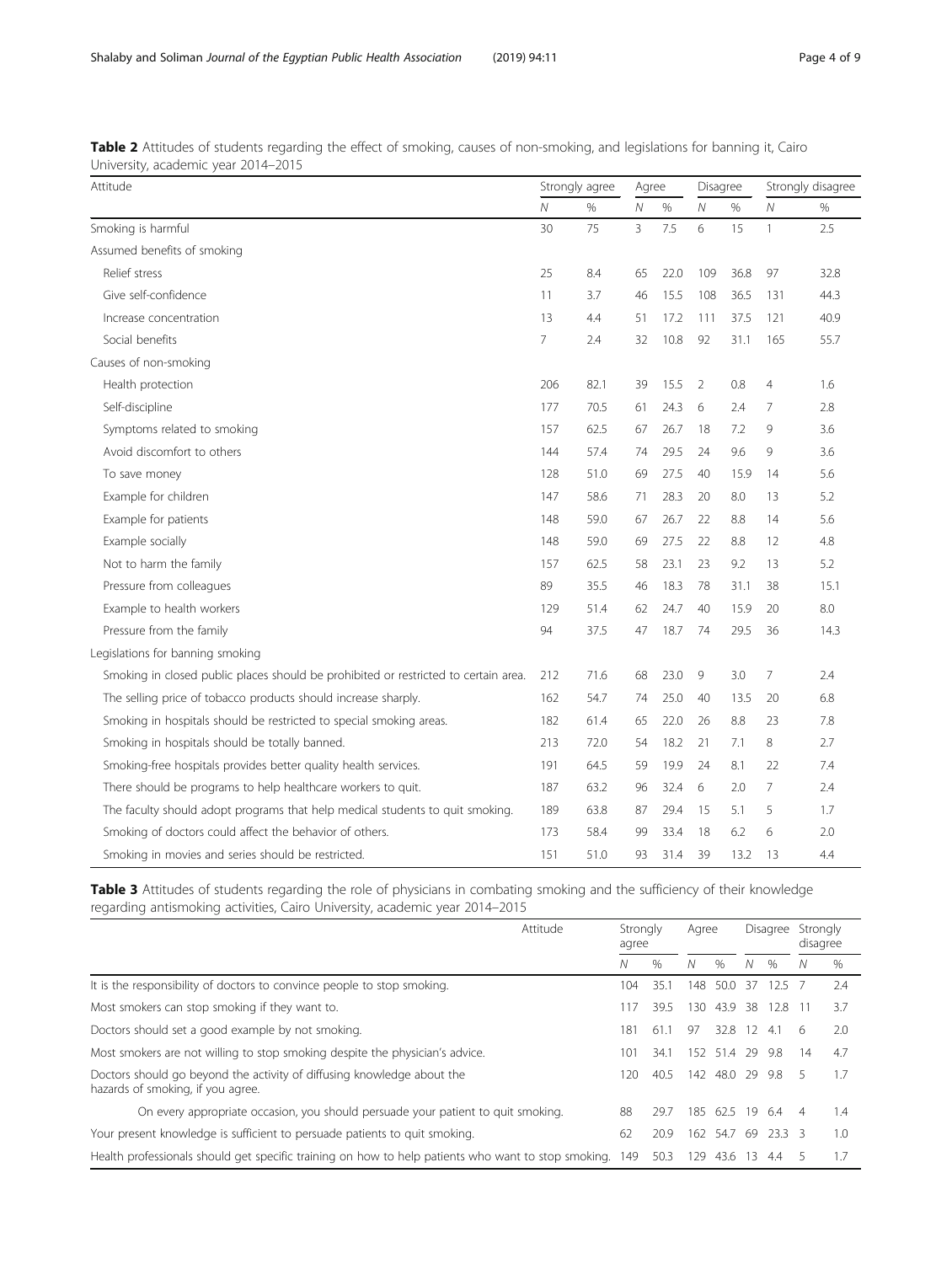<span id="page-4-0"></span>

| Table 4 Patterns and frequency of smoking and bango use among students, Cairo University, academic year 2014-2015     |                  |                 |  |  |
|-----------------------------------------------------------------------------------------------------------------------|------------------|-----------------|--|--|
| Patterns                                                                                                              | Frequency        |                 |  |  |
| Cigarette smoking                                                                                                     |                  |                 |  |  |
| Have you ever smoked cigarettes                                                                                       |                  |                 |  |  |
| Yes                                                                                                                   | 40 <sup>#</sup>  | 13.5            |  |  |
| No                                                                                                                    | 256              | 86.5            |  |  |
| At what age have you started smoking?                                                                                 |                  |                 |  |  |
| Range, Mean ± SD                                                                                                      | $10 - 24$        | $18.1 \pm 3.1$  |  |  |
| Median, IQR                                                                                                           | 18.0 (16.3-20.0) |                 |  |  |
| Did you smoke within the previous 30 days?                                                                            |                  |                 |  |  |
| Yes                                                                                                                   | 21               | 52.5            |  |  |
| No                                                                                                                    | 19               | 47.5            |  |  |
| How many cigarettes do you smoke/day                                                                                  |                  |                 |  |  |
| Range, Mean ± SD                                                                                                      | $2 - 60$         | $16.6 \pm 14.8$ |  |  |
| Median, IQR                                                                                                           | $12.5(6.5-20.0)$ |                 |  |  |
| How many months have passed since you last smoked?                                                                    |                  |                 |  |  |
| Range, Mean ± SD                                                                                                      | $1 - 19$         | $6.4 \pm 6.2$   |  |  |
| Median, IQR                                                                                                           | $4.5(1.5-10.5)$  |                 |  |  |
| Did you start to smoke after you joined your medical school?                                                          |                  |                 |  |  |
| Yes                                                                                                                   | 26               | 65.0            |  |  |
| No                                                                                                                    | 14               | 35.0            |  |  |
| Do you want to stop smoking?                                                                                          |                  |                 |  |  |
| Yes                                                                                                                   | 27               | 67.5            |  |  |
| No                                                                                                                    | 13               | 32.5            |  |  |
| Have you ever made a serious attempt to stop smoking?                                                                 |                  |                 |  |  |
| Yes                                                                                                                   | 30               | 75.0            |  |  |
| No                                                                                                                    | 10               | 25.0            |  |  |
| May you smoke in presence of your patients?                                                                           |                  |                 |  |  |
| Yes                                                                                                                   | 24               | 60.0            |  |  |
| No                                                                                                                    | 11               | 27.5            |  |  |
| I do not know                                                                                                         | 5                | 12.5            |  |  |
| How soon after you wake up do you smoke your first cigarette?                                                         |                  |                 |  |  |
| Within 5 min                                                                                                          | 5                | 12.5            |  |  |
| Within 6-30 min                                                                                                       | 9                | 22.5            |  |  |
| Within 31-60 min                                                                                                      | 10               | 25.0            |  |  |
| After 60 min                                                                                                          | 16               | 40.0            |  |  |
| Do you find it difficult to avoid smoke cigarettes in places where it is forbidden (e.g., at the library, in cinema)? |                  |                 |  |  |
| Yes                                                                                                                   | 13               | 32.5            |  |  |
| No                                                                                                                    | 27               | 67.5            |  |  |
| Which cigarette would you hate most to give up?                                                                       |                  |                 |  |  |
| The first one in the morning                                                                                          | 14               | 35.0            |  |  |
| Any other                                                                                                             | 26               | 65.0            |  |  |
| How many cigarettes per day do you smoke?                                                                             |                  |                 |  |  |
| 10 or less                                                                                                            | 17               | 42.5            |  |  |
| $11 - 20$                                                                                                             | 9                | 22.5            |  |  |
|                                                                                                                       |                  |                 |  |  |
| $21 - 30$                                                                                                             | 12               | 30.0            |  |  |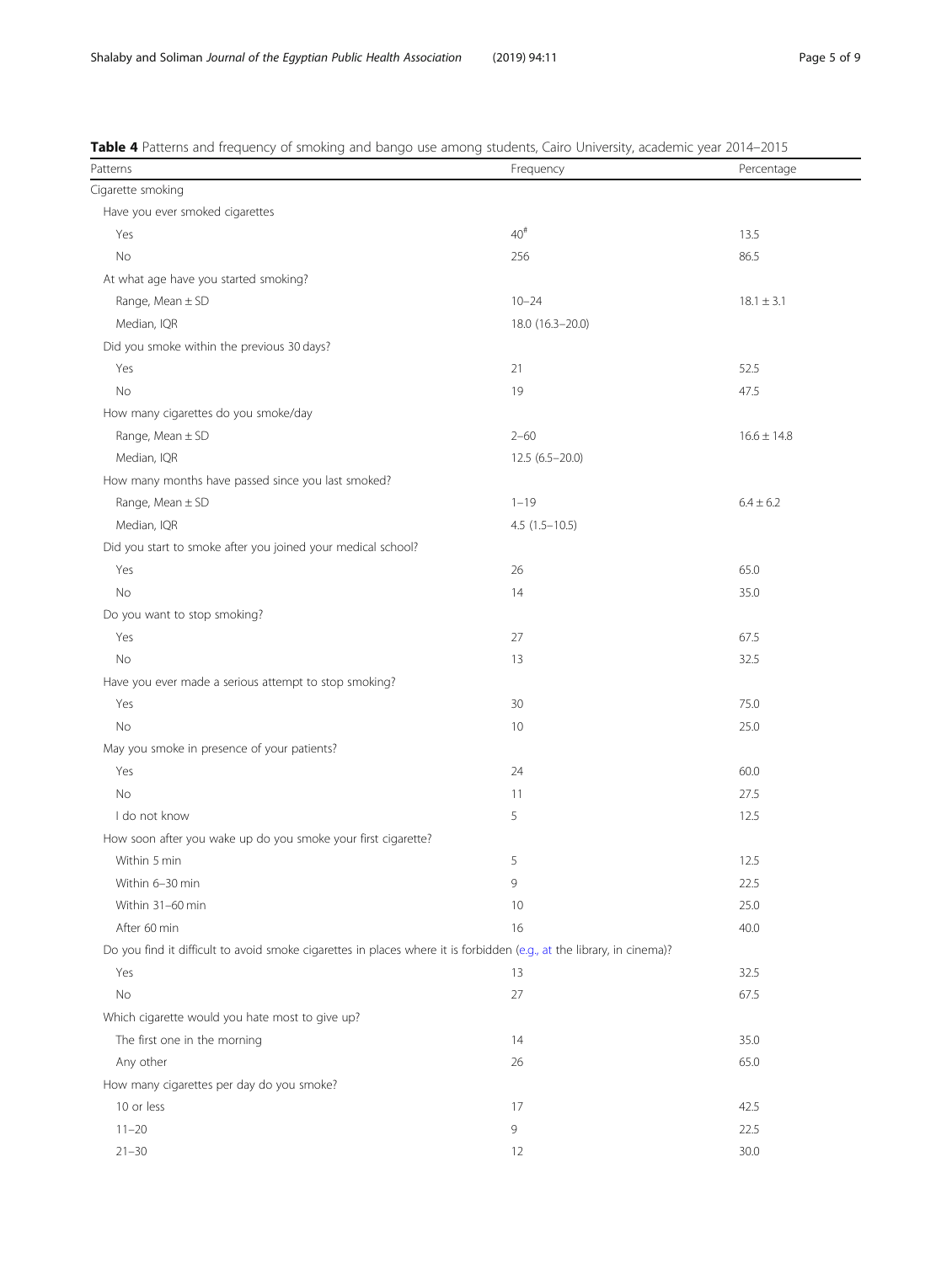| Patterns                                                                               | Frequency        | Percentage    |
|----------------------------------------------------------------------------------------|------------------|---------------|
| 31 or more                                                                             | $\overline{2}$   | 5.0           |
| Do you smoke more during the first hours after waking than during the rest of the day? |                  |               |
| Yes                                                                                    | 14               | 35.0          |
| $\rm No$                                                                               | 26               | 65.0          |
| Do you smoke even when you are ill enough to be in bed most of the day?                |                  |               |
| Yes                                                                                    | 16               | 40.0          |
| $\rm No$                                                                               | 24               | 60.0          |
| Shisha smoking                                                                         |                  |               |
| Have you ever smoked shisha?                                                           |                  |               |
| Yes                                                                                    | 45               | 15.2          |
| No                                                                                     | 251              | 84.8          |
| Did you smoke shisha in the previous 30 days?                                          |                  |               |
| Yes                                                                                    | 24               | 53.3          |
| <b>No</b>                                                                              | 21               | 46.7          |
| How many times do you or did you smoke shisha per week?                                |                  |               |
| Range, Mean ± SD                                                                       | $1 - 10$         | $3.8 \pm 3.1$ |
| Median, IQR                                                                            | $3.0(1.0-6.3)$   |               |
| How many months have passed since you last smoked?                                     |                  |               |
| Range, Mean ± SD                                                                       | $1 - 12$         | $4.8 \pm 3.5$ |
| Median, IQR                                                                            | $4.0(2.5 - 7.0)$ |               |
| Bango                                                                                  |                  |               |
| Have you ever used Bango?                                                              |                  |               |
| Yes                                                                                    | 6                | 2.0           |
| No                                                                                     | 290              | 98.0          |
| Did you use bango in the previous 30 days?                                             |                  |               |
| Yes                                                                                    | 4                | 66.7          |
| No                                                                                     | $\overline{2}$   | 33.3          |

Table 4 Patterns and frequency of smoking and bango use among students, Cairo University, academic year 2014–2015 (Continued)

# 30 males and 10 females

With regard to smoking in front of their patients, 60% stated that they would do that while 12.5% did not know what would be their behavior at that time.

Regarding hook (shisha) smoking, 15.2% of the participants have tried shisha before and the mean of shisha smoking times per week was  $3.8 \pm 3.1$ . In addition, 2% of the participants stated using cannabis, and out of them, 66.7% stated using cannabis in 30 days preceding the study.

Table 5 shows the levels of nicotine dependence among the smokers, and low level of dependence was found among 67.5% of smokers while high level of dependence was found among 22.5% of smokers.

Table [6](#page-6-0) shows the frequency of addictive medication abuse among participants. 9.1% of the participants have used one or more addictive medications without medical prescription. Medications such as Xanax, tramadol, and valium were used by 4.4–6.4% of the research subjects.

**Table 5** Levels of nicotine dependence among the smoking students, Cairo University, academic year 2014–2015

| students, Calfo University, academic year 2014–2015 |                        |               |
|-----------------------------------------------------|------------------------|---------------|
| Levels of nicotine dependence                       | Frequency ( $n = 40$ ) | Percentage    |
| Nicotine dependence                                 |                        |               |
| Very low $(0-2)$                                    | 14                     | 35.0          |
| Low $(3-4)$                                         | 13                     | 32.5          |
| Medium (5)                                          | 4                      | 10.0          |
| High $(6-7)$                                        | 7                      | 17.5          |
| Very high (8-10)                                    | 2                      | 5.0           |
| Nicotine dependence                                 |                        |               |
| Range, Mean $\pm$ SD                                | $() - 9$               | $3.5 \pm 2.3$ |
| Median. IOR                                         | $3.0(2.0-5.0)$         |               |
|                                                     |                        |               |

NB: The nicotine dependence index was calculated according to the Fagerstrom Test for Nicotine Dependence, 2010 [\[17](#page-8-0)]. The number between brackets is the interquartile range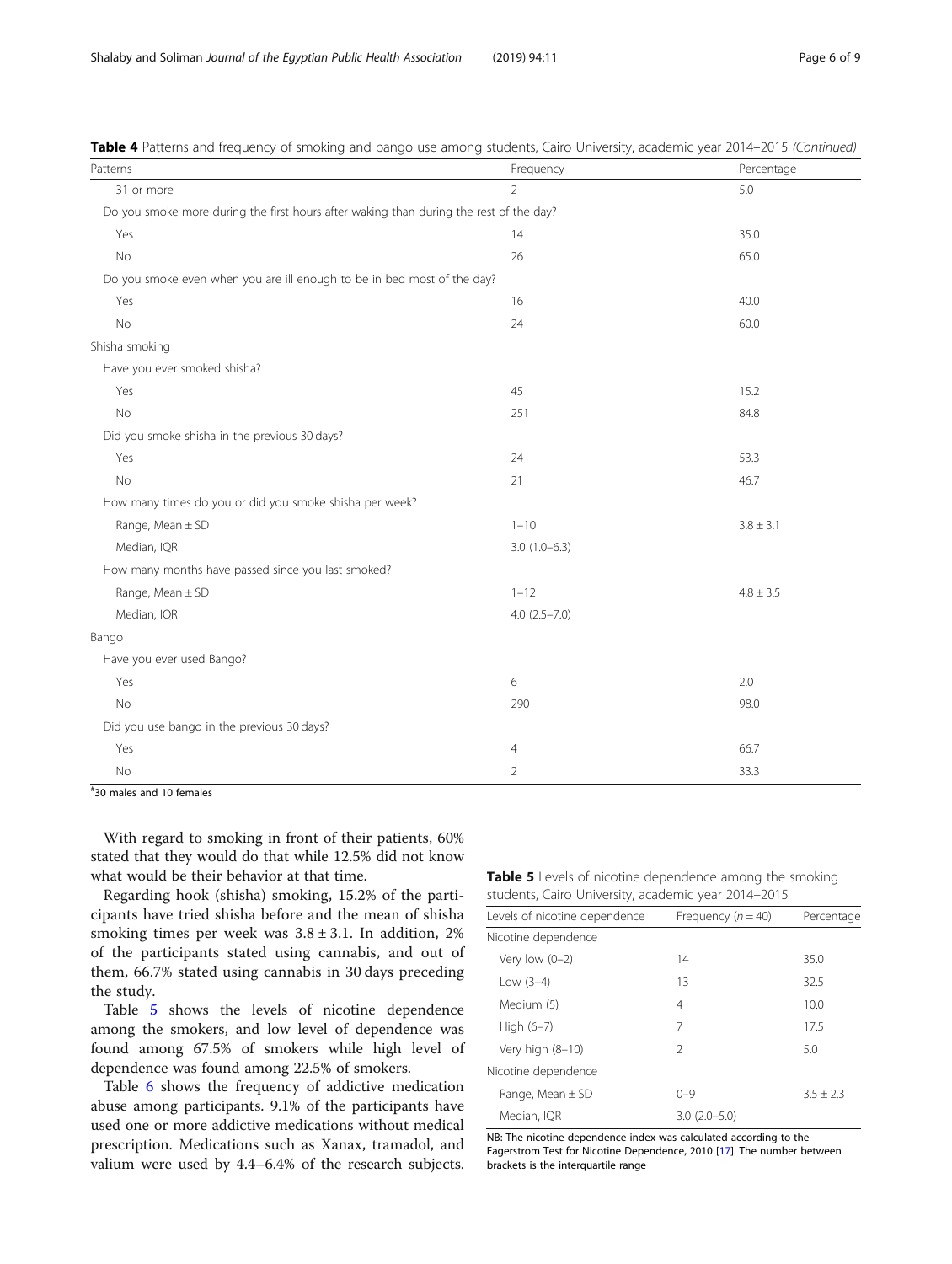| Addictive medications abuse                                                       |                  |      | No.           |      |  |
|-----------------------------------------------------------------------------------|------------------|------|---------------|------|--|
|                                                                                   | N                | $\%$ | N             | $\%$ |  |
| Have you ever used any addictive medications without medical prescription?        | 27               | 9.1  | 269           | 90.9 |  |
| Have you ever used any of the following medications without medical prescription? |                  |      |               |      |  |
| Xanax                                                                             | 19               | 6.4  | 277           | 93.6 |  |
| Valium                                                                            | 14               | 4.7  | 282           | 95.3 |  |
| Tramadol (Tramal)                                                                 | 13               | 4.4  | 283           | 95.6 |  |
| Other addictive medications                                                       | 9                | 3.0  | 287           | 97.0 |  |
| Did you use any of the above drugs within the previous 30 days?                   | 12               | 4.1  | 284           | 95.9 |  |
| How many times do you or did you use per week?                                    |                  |      |               |      |  |
| Range, Mean $\pm$ SD                                                              | $1 - 15$         |      | $4.9 \pm 5.1$ |      |  |
| Median, IQR                                                                       | $3.0(1.0 - 8.8)$ |      |               |      |  |
|                                                                                   |                  |      |               |      |  |

<span id="page-6-0"></span>Table 6 Addictive medications abuse among students, Cairo University, academic year 2014–2015

The displayed results of addictive medications use are not mutually exclusive

Out of them, 4.1% have used one of the abovementioned drugs at least once in 30 days preceding the study and the frequency of intake was  $4.9 \pm 5.1$  per week.

#### 4 Discussion

The studied sample had generally correct information about smoking health hazards. Similar results were shown by medical students of Agha-Khan University, Karachi, Pakistan, who expressed correct knowledge when asked about dangers of smoking, and they have also suggested that physicians and medical students should have proper smoking cessation training courses [\[18](#page-8-0)].

The mean age of starting smoking in the current study was  $18.1 \pm 3.1$  years. In Iran, a study about smoking behaviors of medical students [\[19\]](#page-8-0) showed that the mean age of smoking was  $19.6 \pm 2.5$  and  $18.9 \pm 2.4$  years for male and female students, respectively. Initiating smoking at this age may be due to causes related to relieving distress and pleasure or due to social causes as displayed by the current study and Iran study.

Regarding the harms of hook smoking versus harms of cigarette smoking, the majority of the participants stated that it is not less harmless. A study conducted in Malaysia among young people showed that 57.3% of the participants agreed that shisha use exposes the smoker to large amounts of smoke while the majority was uncertain about the hazards of shisha smoking compared to tobacco smoking [\[15\]](#page-8-0).

The prevalence of smoking among medical students in Cairo University (13%) was nearly similar to the prevalence of smoking among students in Saudi Arabian medical schools where the prevalence was 14.3%. [[17\]](#page-8-0) The prevalence was lower than that among the medical students of other Arabic countries such as Bahrain (27.5%), Jordan (26.3%), Yemen (27.0%), and Syria (15.8%) [\[20](#page-8-0)–[22](#page-8-0)].

Smoking among females was found to be much less when compared to males, a result that goes in accordance with a study in Pakistan, which showed lower smoking prevalence among females. This finding may be due to similar cultural factors as smoking is considered as a taboo, so females especially young women rarely smoke or never exposed their smoking habit to society [[23](#page-8-0)].

It is generally accepted that physicians are like role models to patients, so their attitude and behavior about smoking represent a major influence on the psychology of the patients regarding this issue. Among medical students, health-related behaviors and hygiene practices have a greater influence on their academic performances and future professional prospects [\[24](#page-8-0)].

In the current study, the participants had positive attitude towards banning smoking by law, results that goes in accordance with a study done in Riyadh, KSA, where students showed positive attitude towards minimizing passive smoking through their support of banning smoking in public areas as well as their willingness to discuss and advise their patients to quit smoking. [\[25](#page-8-0)]. This attitude may stem from the satisfactory level of awareness of the participants regarding health hazards of smoking, similar to a study conducted among medical students in Turkey which showed that among the smokers, 92.6% considered smoking harmful to health, 81.5% worried that smoking was harmful to their health, but 12.3% did not worry about it [[26\]](#page-8-0).

Medical students have distinct stressors and predispositions for drug abuse. Pressure to achieve good grades is often thought to be a powerful driver for drug use [\[27\]](#page-8-0). In the present study, drug abuse behavior constituted a small percentage among the participants, a finding that was different from a study conducted in a medical college in India that explored drug abuse behavior among graduate medical students that constituted 20.43% of 230 participants [[27\]](#page-8-0).

A recent review on substance abuse among medical students in the USA noted that there were so few studies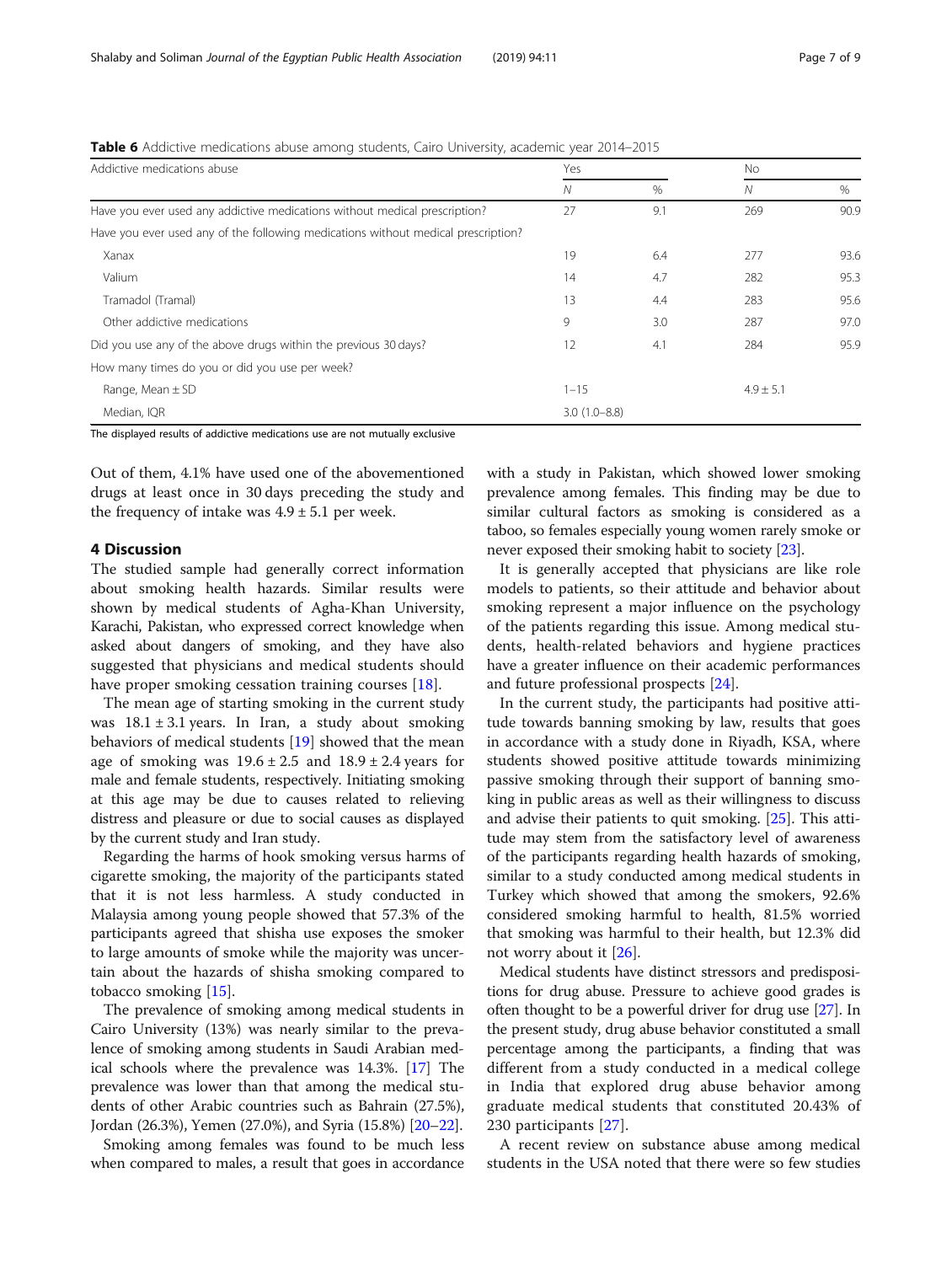<span id="page-7-0"></span>in this area. [\[28\]](#page-8-0). Available research, however, indicates that the actual rate of drug use in medical schools in the USA has been lower than that of an equivalent nonmedical school population and this abuse started before students began their medical studies. The authors considered that the stress of medical school may not be a major factor as was originally hypothesized. [\[28\]](#page-8-0) The rate of abuse in the present study is lower than those reported in the USA  $(10\%)$   $[29]$  $[29]$  and India  $(20\%)$   $[30]$  $[30]$ . The latter high rate may be related to the fact that it included various substances used by the participants including alcohol, cigarettes, cannabis, bhang, tobacco (chewing), and other substances (gel and drugs). A lower rate of drug use (3.9%) was reported in a study among male students in different faculties in Isfahan and Kermanshah medical universities in Iran. The rate was relatively lower than other substance abuse (especially smoking (19.4%) and alcohol drinking (10.1%,) [\[31](#page-8-0)].

#### 5 Conclusion and recommendations

The prevalence of smoking and drug abuse was relatively low among Cairo University medical students who had generally correct knowledge about the hazards of these practices. Their perceptions about their future role as doctors towards smoking control were promising. They showed positive supportive attitudes towards tobacco banning legislations and were enthusiastic to receive more training that would help them in their tasks as physicians. Medical students ought to be educated about avoiding such behaviors under any circumstances and to be trained about stress management skills without having to smoke or abuse drugs. In this aspect, different and regular "stress coping strategies" sessions could be organized for medical students to assist them to cope with various stressors.

Drug abuse of substances such as cannabis and other medications ranged from 2–6.4% among the studied sample. It may be appropriate to consider implementing counseling programs to support students, especially medical students and the future doctors, who have a leading role in combating smoking and substance abuse in the community. More research is to be conducted to find the optimum way for implementation of curricula change for early prevention of smoking and to address smoking cessation programs for medical students during their study years.

#### 5.1 Limitations of the study

The study handled a sensitive issue that despite the questionnaire was anonymous, underreporting of tobacco smoking and substance abuse by the students could not be excluded. Another limitation is that the study was done only among Cairo University medical

students, so its results cannot be generalized to other medical schools in Egypt.

#### Acknowledgements

Thanks to the students who participated in the study and special thanks to those who helped the authors to reach their colleagues in the sample.

#### Funding

Funding is personal by the authors.

#### Availability of data and materials

Please contact authors for data requests.

#### Authors' contributions

This work was carried out in collaboration between both authors. SF did the data analysis, the interpretation of data, and the final writing of the manuscript. MA contributed to the design of the study, the acquisition of data, and doing the data analysis. Both of them prepared and approved the final report for publishing. No scientific (medical) writers assisted in the or with the preparation of the manuscript content.

#### Ethics approval and consent to participate

The used questionnaire included no identifiable personal data; it was anonymous and voluntary.

No invasive procedures were used. Administrative approvals were obtained from the Dean of the Faculty of Medicine - Cairo University. Ethical approval was obtained from the Research Ethics Committee (REC) of Faculty of Medicine, Cairo University. Students were treated according to the Helsinki Declaration of biomedical ethics. Informed verbal consents were obtained from the respondents and anonymity assured and strictly applied. Due to the sensitivity of this research topic and the expected fear and refusal of the students to declare their names; a verbal consent was preferred. Also, the ethical committee had approved this consent type as written approval could markedly increase the non response rate and affect the study results especially those related to the students' opinions and reporting of using drugs. The researchers in charge of the survey explained the objectives of the research to the participants and ensured that participation was voluntary. Caution was taken to communicate information about the research in an understandable way to enable a genuine choice to be made.

#### Consent for publication

Consent for publication is not applicable as this study did not include details, images, or videos relating to individual participants.

#### Competing interests

The authors declare that they have no competing interests.

#### Publisher's Note

Springer Nature remains neutral with regard to jurisdictional claims in published maps and institutional affiliations.

#### Author details

<sup>1</sup>Public Health and Community Medicine Department, Faculty of Medicine, Cairo University, 131 Eltiar Fekri Street, Giza, Egypt. <sup>2</sup>Public Health and Community Medicine Department, Faculty of Medicine, Cairo University, 8th District, Madinet Nasr, Cairo, Egypt.

#### Received: 11 January 2019 Accepted: 7 February 2019 Published online: 26 February 2019

#### References

- 1. Ezzati M, Lopez AD, Rodgers A, Vander HS, Murray CJ. Selected major risk factors and global and regional burden of disease. Lancet. 2002;360:1347–60.
- 2. World Health Organization. WHO report on global tobacco epidemic 2008: the M power package. Geneva; 2010. Available from: [https://www.who.int/](https://www.who.int/tobacco/mpower/2008/en/) [tobacco/mpower/2008/en/](https://www.who.int/tobacco/mpower/2008/en/). Accessed 3 Mar 2017
- 3. Peto R, Lopez AD, Boreham J, Thun M, Heath C Jr. Mortality from smoking in developed countries 1950-2000: indirect estimation from national vital statistics. Lancet. 1992;339:1268–78.